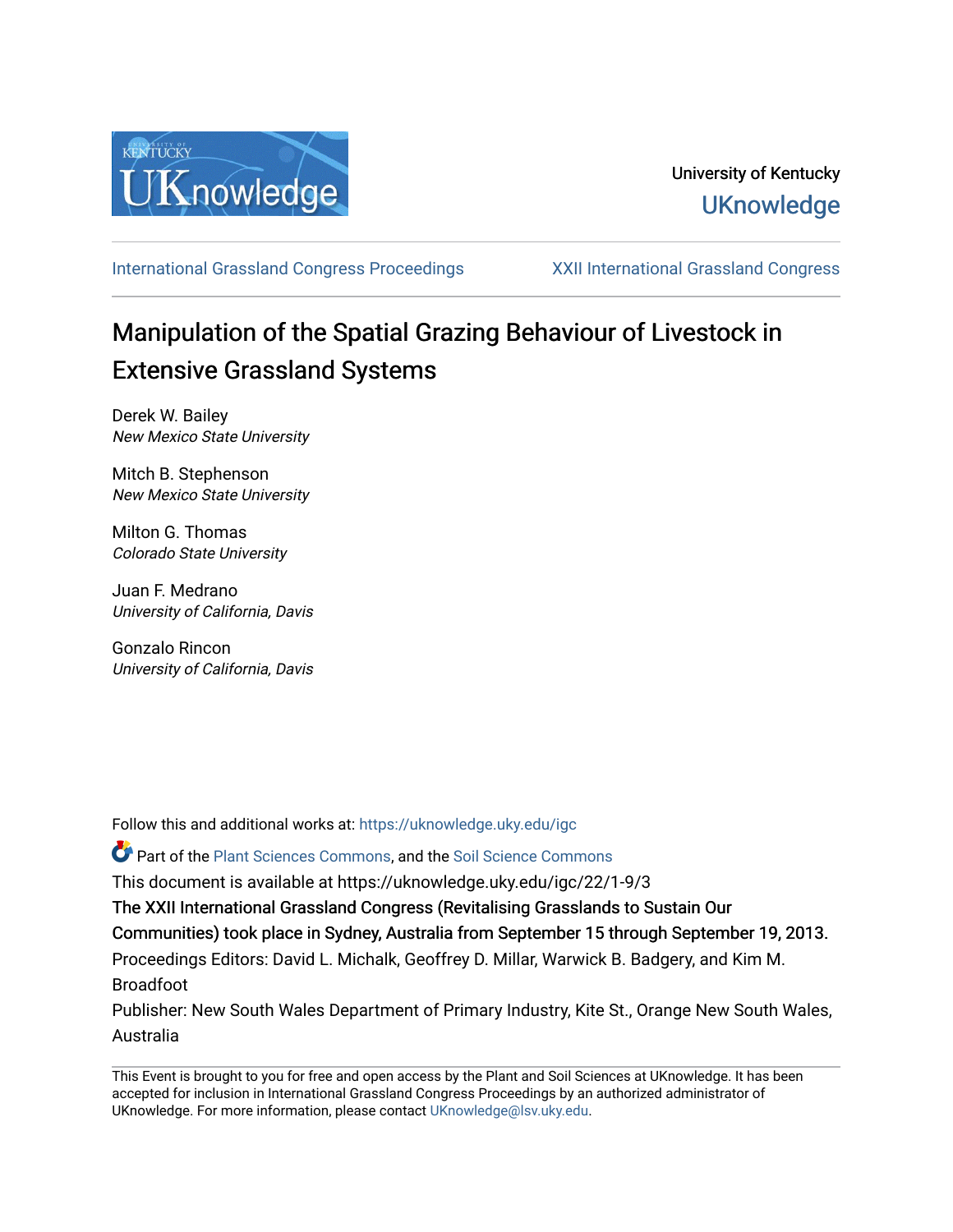## Manipulation of the spatial grazing behaviour of livestock in extensive grassland systems

*Derek W Bailey <sup>A</sup> , Mitch B Stephenson <sup>B</sup> , Milton G Thomas C, Juan F Medrano D and Gonzalo Rincon <sup>D</sup>*

<sup>A</sup> New Mexico State University, Las Cruces, NM 88003, USA

<sup>B</sup> New Mexico State University, Las Cruces, NM 88003, USA<br><sup>C</sup> Colorado State University, Fort Collins, CO 80523, USA

<sup>D</sup> University of California, Davis, Davis, CA 95616, USA

Contact email: dwbailey@nmsu.edu

**Abstract.** Spatial behaviour of livestock is a critical factor in grassland management. Recent and ongoing research suggests that new approaches can be used to manipulate where cattle graze. The combination of strategic supplement placement and low-stress herding can be used to target cattle grazing and potentially may be useful for managing fine fuels. A phenotype to genotype association study of cattle spatial behavior suggests that use of rugged terrain and areas far from water is inherited. Although more research is needed, selection for animals specifically adapted for mountainous terrain or extensive paddocks may be an alternative for managing grasslands in the near future.

**Keywords:** Distribution, selection, supplement, cattle, water, GPS tracking.

#### **Introduction**

Stocking rate, timing of grazing, animal type and distributeion are the four principles of grazing management (Vallentine 2001). In arid and semi-arid grasslands, water availability often limits grazing distribution in extensive paddocks and forage utilization decreases with increasing distance from water (Valentine 1947). Mountainous terrain also constrains where livestock graze. Cattle readily use gentle slopes  $\left( \langle 10\% \rangle \right)$  but avoid steep  $\left( \langle 20\% \rangle \right)$  slopes (Mueggler 1965; Holechek 1988). Vertical distance to water has been found to be critical for determining where cattle graze in rugged terrain (Roath and Krueger 1982). Also, Holechek (1988) recommended excluding steep slopes and areas farther than 3.2 km from water during stocking rate calculations, because typically livestock spend little time grazing in these areas. Correspondingly, management that increases use of rough topography and areas distant from water can reduce overgrazing of prefered areas and/or sustainably increase stocking levels. Manipulation of spatial grazing patterns also may help alleviate effects of drought if livestock can be encouraged to use areas that they typically avoid.

Almost all of the tools we currently use to manipulate spatial grazing behaviour of livestock have been known for nearly 60 years (Williams 1954). However, recent advances in global positioning system (GPS), geographic information system (GIS) and genomic research technologies have allowed us to study in-depth management practices and evaluate the underlying behavioral mechanisms. The objective of this presentation is to discuss recent and ongoing research that uses novel approaches to understand and manipulate the spatial behaviour of livestock.

### **Targeting Cattle Grazing**

Strategic placement of supplement in areas that receive little grazing can be a useful tool for manipulating spatial grazing behaviour. Cattle are attracted to the supplement even though it may be in rugged terrain or areas far from water. After walking to the supplement placement site, travel to nearby areas is minimal. Low-moisture block protein (LMB) supplements are more effective in manipulateing spatial behaviour of cattle than salt or salt mineral mixes (Bailey and Welling 2007; Bailey *et al.* 2008a). However, a salt-mineral mix was effective in luring cattle to steep terrain in the western region of the Italian Alps (Probo *et al.* 2013).

Pastoralists have used herding to direct livestock spatial behavior for centuries. However, development of low-stress livestock handling techniques has improved our ability to direct where cattle graze and does not require herders to continuously remain with the animals. Lowstress livestock handling has been defined as follows (Hibbard 2012): "A livestock-centered, behaviorallycorrect, psychologically-oriented, ethical and humane method of working livestock which is based on mutual communication and understanding." Herding cattle away from streams using low-stress livestock handling techniques is an effective method of protecting stream-banks and riparian areas (Bailey *et al.* 2008b). Low stress livestock herding combined with strategic LMB placement can be used to target cattle grazing. Cattle tend to remain near LMB supplement if intake is near recommended levels (Fig. 1). Consumption of LMB helps ensure cattle remain in target areas after herding. If forage is actively growing or if cattle do not readily consume supplement, animals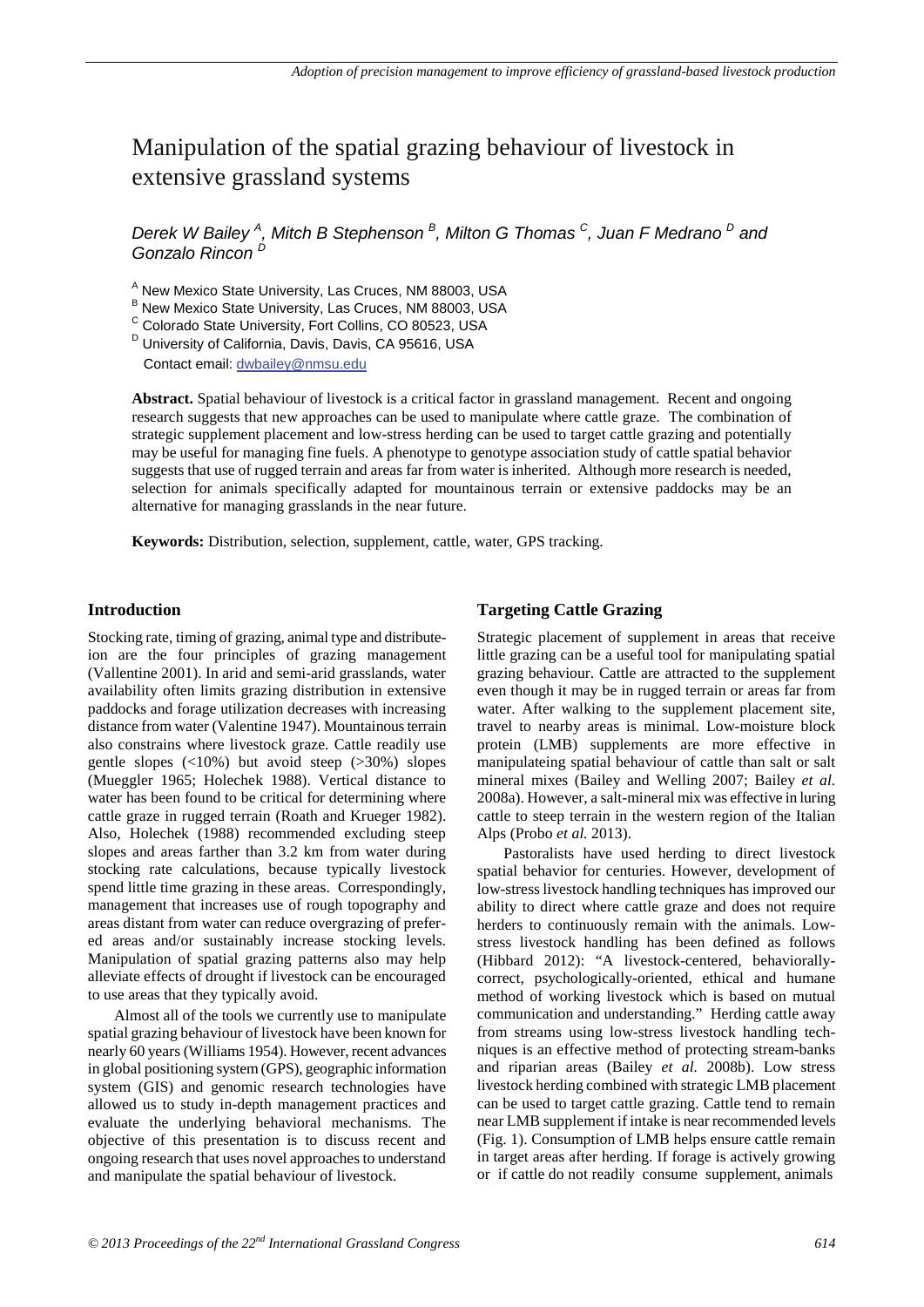

**Figure 1. Relationship between time spent within 250 m of supplement (target area) and intake of low-moisture block supplement. This summarizes 5 studies conducted in Arizona and New Mexico.**

may not stay within the target area. Joint research conducted in a mountainous area in Arizona showed that cattle could reduce herbaceous standing crop (fine fuels) from 1500 kg/ha to 820 kg/ha in target areas located in steep terrain and 1 to 3 km from water (Bruegger 2012). Research conducted in New Mexico showed that herbaceous fine fuels could be reduced from 1780 kg/ha to 990 kg/ha in target areas located over 2 km from water. Such reductions in fine fuels can reduce flame heights and reduce rate of fire spread sufficiently to potentially reduce costs of firefighting based on fire behavior models (Varelas 2012).

#### **Development of Adapted Animals**

Cattle can have very different grazing patterns with "hillclimber" cows naturally using higher elevations, steeper slopes and areas far from water, while "bottom dweller" cows use gentle terrain near water (Bailey *et al.* 2004). One approach to manipulate spatial behavior of livestock is to select for hill climber cattle and cull bottom dwellers (Roath and Krueger 1982; Bailey 2005). One potential criticism of this approach is that hill climbers may no longer use rugged terrain after bottom dwellers are culled. However, Bailey *et al.* (2006) found that differences in grazing patterns between hill climber and bottom dweller cows continued even after these two groups were separated.

For genetic selection of cattle for spatial behavior to be practical and cost effective, this trait must be heritable (*i.e.*, estimable portion of phenotypic variance is due to genetics). Training can dramatically change animal behavior, but it is labor intensive and often costly. In addition, genetic progress of culling cows results in much less progress than sire selection. Our research team conducted the first genotype to phenotype association study of difficult to measure quantitative production traits that are important for rangeland sustainability. A total of 87 cows were tracked for 1 to 3 months in mountainous and/or extensive rangeland pastures at 5 ranches located in New Mexico, Arizona and Montana. DNA was collected from these cows and analyzed using the Illumina Bovine SNPHD array, which evaluates approximately 770,000 genetic markers (*i.e*., single nucleotide polymorphisms; SNP) across the 30 bovine chromosomes. The GPS data were used to characterize use of rough terrain and areas far from water using indices based on the normalized averages of slope use, elevation use, and distance to water. A

chromosome region associated with these traits is known as a quantitative trait locus (QTL) and the significance is determined by the statistical association of genotypes with phenotype effects (log10 p-value>5). Significant QTL regions were detected on chromosomes 17 and 29 for slope and elevation. When these variables were combined with distance to water, QTL were detected on 11 chromosomes and a structural copy number variant was detected on chromosome 8. A QTL region can span many base-pairs on a chromosome and encompass numerous genes. However, QTL analyses are a useful entry-point for identifying functional loci and potential genetic markers to help understand the genetic and physiological basis of cattle grazing distribution. One genetic marker on chromosome 29 overlaid a gene that appears to be a factor in feeding behavior, appetite and locomotion based on our physiological knowledge of its function. This location accounted for 25% of the phenotypic variation in use of steep slopes and high elevations. A variant of this gene appears to be extremely useful for identifying hill climbers. The QTL on chromosome 17 accounted for 21% of the phenotypic variation in slope and elevation use. Additional QTL were found on other chromosomes and accounted for 5 and 10% of the variation in slope and elevation use as well as distance travelled from water. These findings are very exciting and exceeded our expectations. Most individual genetic markers account for only 1 or 2% of the phenotypic variation in a trait (Garrett *et al.* 2008; DeAtley *et al.* 2011; Luna-Nevarez *et al.* 2011). These data clearly show that spatial grazing behavior is inherited. Heritability is the proportion of the phenotypic variance accounted for by genetic variance. Based on our preliminary data, slope and elevation use may have a heritability of 25% or greater, similar to heritability of weaning weight in cattle which varies from 20% to 35% (Koots *et al.* 1994).

The next step is to develop and evaluate a SNP panel designed to identify the genotypes associated with QTL for grazing distribution. Such a panel could be used to identify cattle with superior genotypes for spatial behaviour for a cost under \$25 USD. With this information, a genomic estimated progeny difference (EPD) program can potentially be developed to give cattlemen a selection tool for distribution. This ongoing research suggests that development of cattle that are specifically adapted to extensive and/or rugged pastures may be feasible within the foreseeable future.

#### **Conclusions**

Except during periods of active forage growth, the combination of strategic supplement placement and lowstress herding can be used to target cattle grazing in areas far from water and in rough terrain. Such targeted grazing may be useful in managing prescribed fire as well as wildfires. Spatial behavior of cattle appears to be heritable and superior genotypes may potentially be identified by DNA tests. Selection of cattle for spatial grazing behaviour may be viable management option in the near future.

#### **Acknowledgements**

Funding for this research was provided by the USDA Western Sustainable Agriculture Research and Education (SARE) program and the USDA Agriculture and Food Research Initiative (AFRI)